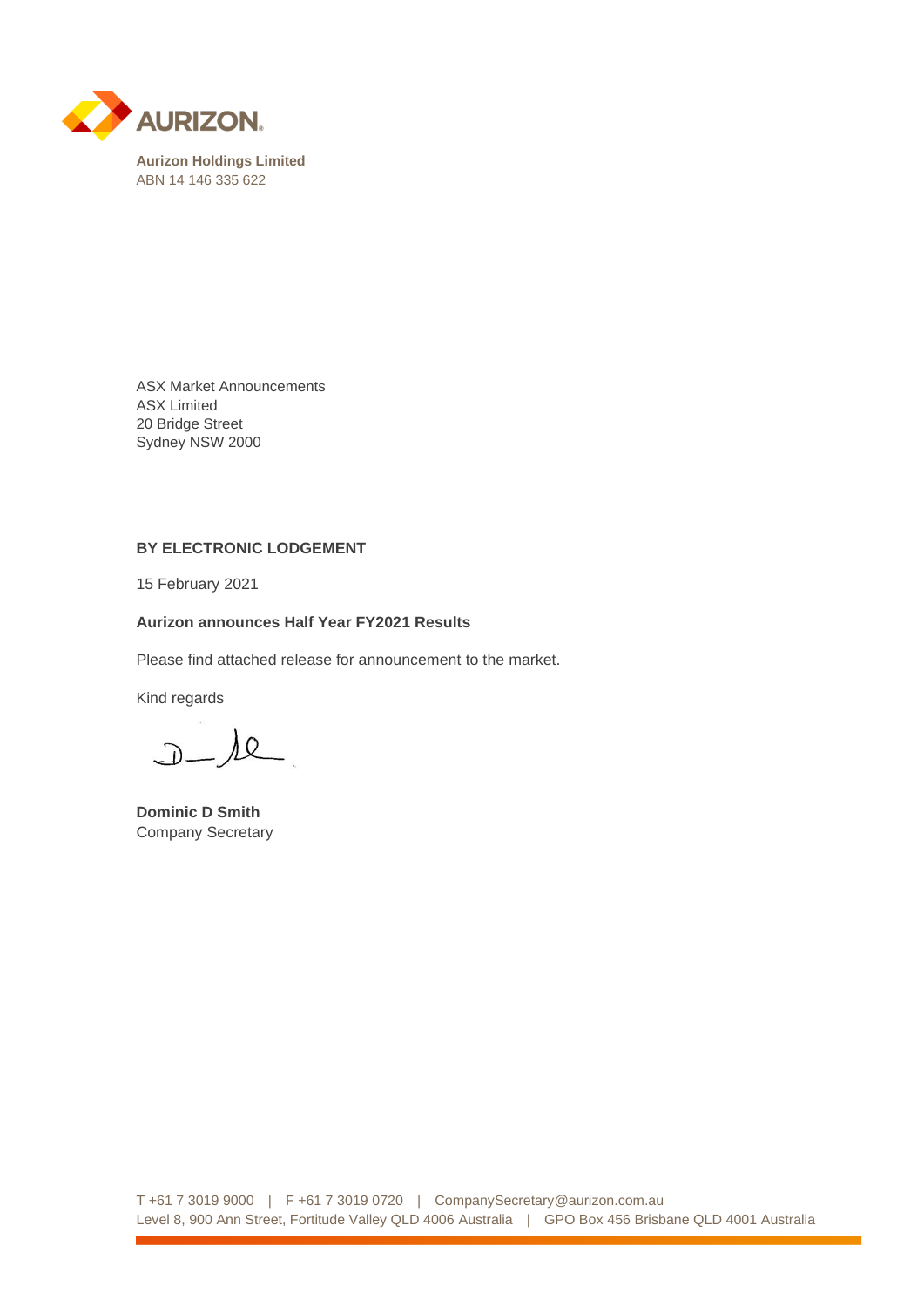



# ASX Announcement

**Date:** 15 February 2021

# Aurizon announces Half Year FY2021 Results

#### **Safety performance**

- **4% improvement in Rail Process Safety performance.**
- **25% deterioration in Total Recordable Injury Frequency Rate, but noting a 30% improvement in Lost Time Injury Frequency Rate.**

#### **Financial performance**

- **Underlying Earnings Before Interest and Tax (EBIT) of \$454 million, steady against prior comparable period (PCP) of \$456 million.**
- **Interim dividend increased by 5% to 14.4 cents per share, 70% franked.**
- **Lower coal tonnages resulting from reduced demand, including COVID-19 impact and a challenging trade environment with China.**
- **Bulk business continues out-performance, driven by volume growth.**
- **Group EBIT guidance now \$870 million – \$910 million, including retrospective WIRP fees (refer below for further detail).**

| \$m (continuing operations <sup>1</sup> ) | <b>1HFY2021</b> | <b>1HFY2020</b> | <b>Variance</b> |
|-------------------------------------------|-----------------|-----------------|-----------------|
| Revenue                                   | 1.498           | 1.529           | (2%)            |
| EBIT - Underlying                         | 454             | 456             |                 |
| NPAT - Underlying                         | 267             | 269             | (1%)            |
| EPS - Underlying (cps)                    | 14.1            | 13.6            | 4%              |
| <b>EBIT - Statutory</b>                   | 454             | 561             | (19%)           |
| NPAT - Statutory                          | 267             | 343             | (22%)           |
| EPS - Statutory (cps)                     | 14.1            | 17.3            | (18%)           |
| DPS (cps)                                 | 14.4            | 13.7            | 5%              |

Aurizon today reported Underlying Earnings Before Interest and Tax (EBIT) of \$454 million in its continuing operations for the half year ended 31 December 2020. This is steady against the prior comparable period (PCP) (1HFY2020 of \$456 million) with:

- Strong performance by the Bulk business (EBIT up \$17 million), driven by volume growth;
- Higher EBIT performance (up \$9 million) in the Network business, with the commencement of customer fees for the Wiggins Island Rail Project (WIRP) including \$49 million of retrospective WIRP fees, more than offsetting lower volumes; and
- Lower Coal EBIT (down \$35 million) caused by a decline in above-rail volumes and lower revenue quality.

 $1$ Due to the closure and sale of the Intermodal business this has been treated as a discontinued operation.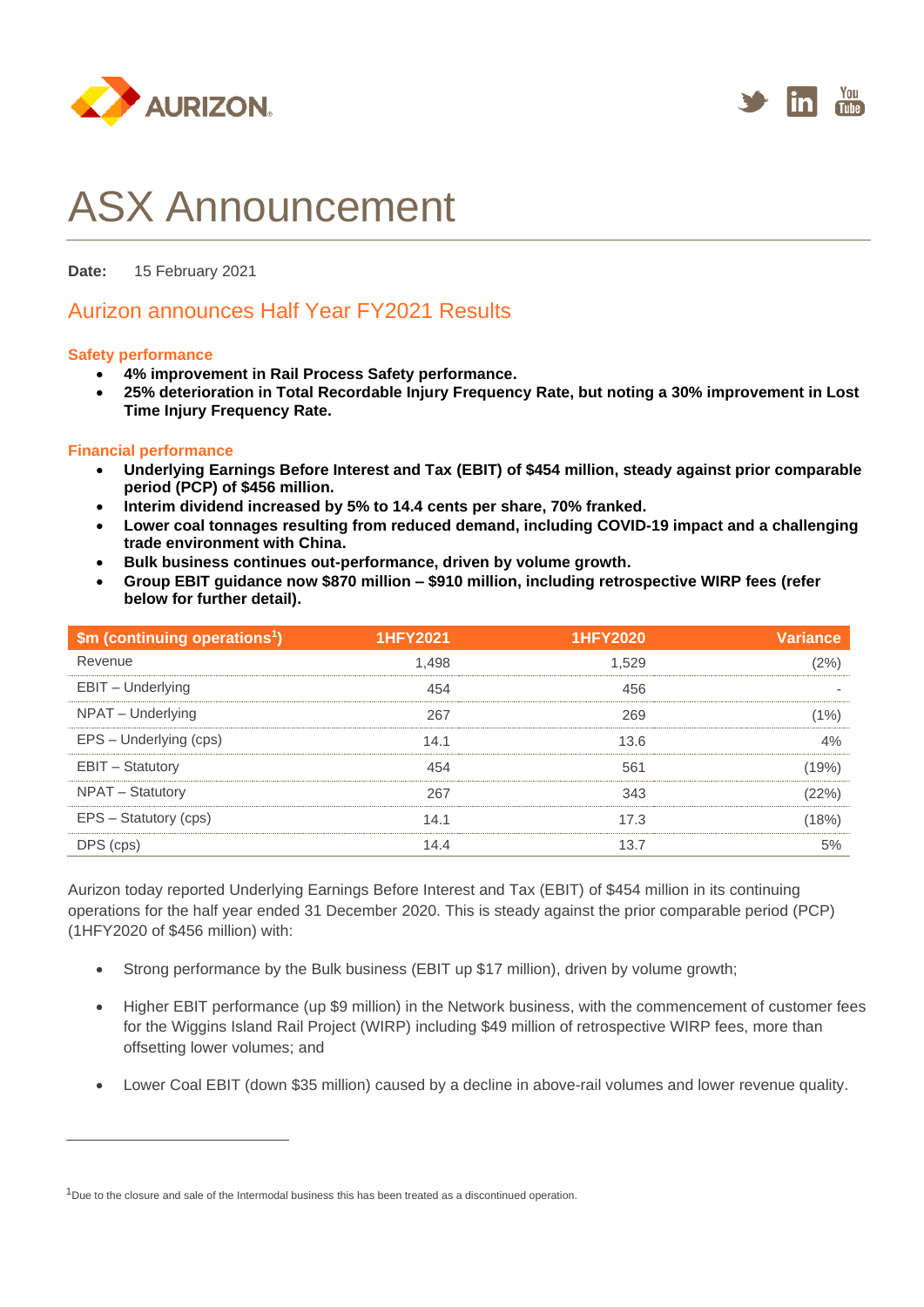Underlying Net Profit After Tax (NPAT) was \$267 million, a 1% decrease compared to 1HFY2020. Statutory NPAT was down 22% compared to 1HFY2020, a period which included the \$165 million sale (net profit \$105 million) of the Rail Grinding business. Return On Invested Capital (ROIC) improved by 0.3ppt to 10.8% compared to 1HFY2020. Free Cash Flow from continuing operations decreased 38% to \$288 million (the PCP included the sale of the Rail Grinding business).

The Aurizon Board has declared an interim dividend payment of 14.4 cents per share, 70% franked, which is 100% of Underlying NPAT and an increase of 5% against the PCP. The dividend will be paid on 31 March 2021 to shareholders on the register at the record date of 2 March 2021. During the half, Aurizon completed \$247 million of a planned \$300 million on market share buy-back.

In respect to safety performance, there was a 4% improvement in Rail Process Safety (RPS) during 1HFY2021. RPS is a fatality prevention measure including significant operational safety events of derailments, signals passed at danger and collisions. There was a 25% deterioration in the Total Recordable Injury Frequency Rate (TRIFR) during 1HFY2021 which was mainly driven by low-severity strain injuries. Within the TRIFR is the Lost Time Injury Frequency Rate (LTIFR) which captures more severe injuries that require time away from work and the frequency of those injuries reduced 30%. Safety remains Aurizon's core value, and our resources and investments continue to be prioritised to lowering the risk of serious injury of our employees.

# **Commentary from Managing Director & CEO, Andrew Harding**

"The business has performed solidly in a market that has seen demand impacted by COVID-19 and a challenging trade environment with China. Aurizon's earnings have remained steady and dividends for shareholders increased during the half, despite the uncertain conditions.

This underlines the strength and resilience of Aurizon and the work done in recent years to simplify the business, including optimising capital management for the benefit of shareholders.

Our confidence in the long-term demand for high-quality Australian coal remains. Steel production has now resumed to pre-COVID levels, though the challenging trade environment with China will continue to impact near-term export volume. We expect continued coal export growth of 1% per year over the next decade, supported by steel-intensive growth in India and a relatively young fleet of coal-generation power plants in Asia.

We are also seeing growth in the revenue and profitability of our Bulk business, as it taps into growth commodities such as fertilisers, industrials and battery inputs. Bulk is also extending its reach along the supply chain, with two strategic acquisitions at the Port of Newcastle and the Port of Townsville over the past year which match our rail capability with new opportunities in port services and logistics.

Our employees have done an outstanding job in delivering safely and reliably for our customers in a particularly challenging operational environment where new COVID-safe protocols have been implemented. We are proud of our ongoing contribution to the national economy and regional communities where more than 80% of our employees live and work," Mr Harding said.

#### **Business performance**

#### Aurizon Bulk

The Bulk business continues to deliver strong performance, with volumes and revenues increasing by 11% and 8% respectively against the PCP. Underlying EBIT for 1HFY2021 was \$61 million, an increase of 39% against the \$44 million achieved in 1HFY2020. Key customer wins include CBH (short-term contract for grain haulage, WA) and Mineral Resources (expansion of services to support customer growth). In December 2020, the Bulk business acquired ConPorts, a ship loading services provider in Newcastle. The acquisition includes long-term leases at the Port of Newcastle with ship loading facilities adjacent to rail lines. ConPorts, together with the acquisition of North Queensland business, Townsville Bulk Storage and Handling in March 2020, signals Bulk's intent to selectively move up the supply chain into port services.